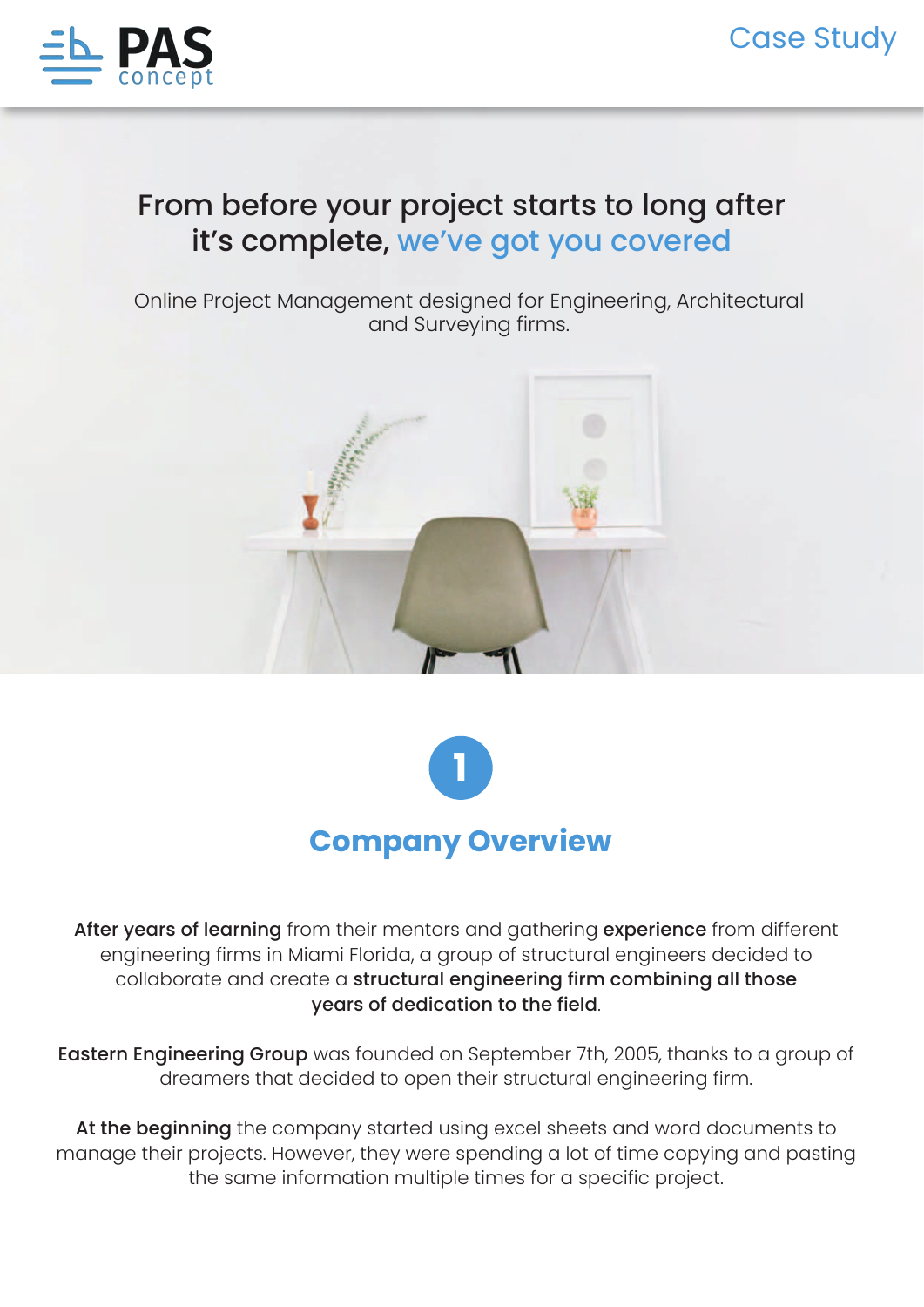## Case Study





In reflection upon their business, the firm found that they were facing a series of obstacles barring them from reaching the firm's full potential. They identified 3 key challenges:

Many moving parts. They were using many pieces of software to manage the company that often resulted in redundancy and inefficient multi-tasking.

No robust analytics. They didn't have the right production-focused analytics where they could draw conclusions from to determine the firm's current situation

Many hands in one project. As the firm grew it became more difficult for them to manage the communication and interaction od the different parties that participated on various projects.



## The solution was PASconcept.

PASconcept is a web-based application designed to provide an all-inclusive management system for firms that simplifies the project life cycle, provides robust analytics, and facilitates communication and administrative duties.

## An All-in-One that gets the job done!